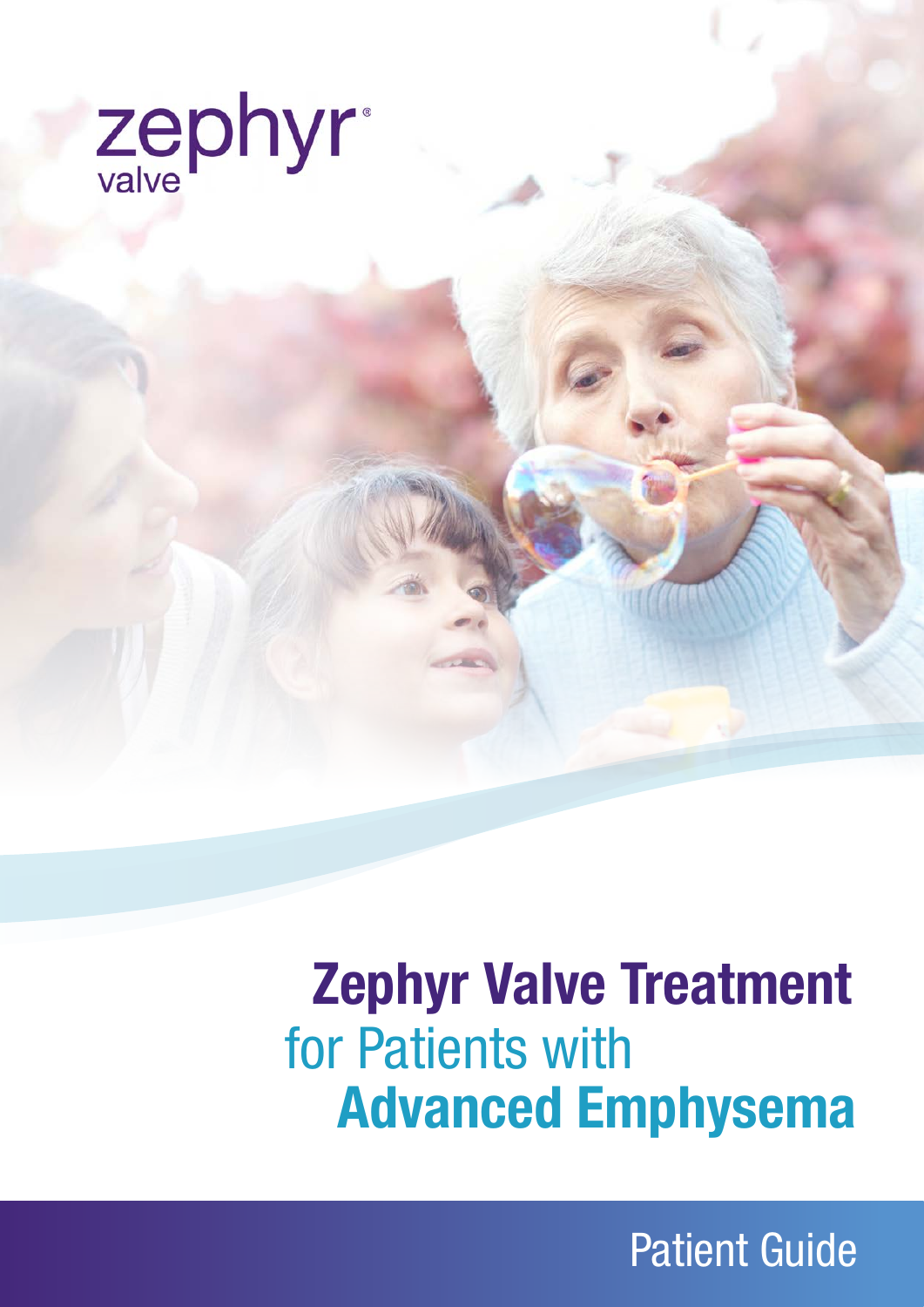# **About Emphysema**

#### What is Emphysema?

Emphysema is a form of Chronic Obstructive Pulmonary Disease commonly known as COPD. In severe emphysema, the walls of the air sacs in the lungs called the alveoli are weakened and rupture, creating larger air spaces – this is known as hyperinflation. When this occurs, the air sacs do not work properly, and inhaled air becomes trapped in the damaged areas. This causes the diseased parts of the lung to get larger and put pressure on the healthy parts of your lungs and diaphragm. As a result, you may find it difficult to breathe properly and take full, deep breaths.



# **Lung with emphysema**



# **Treatment Options for Emphysema**

Emphysema cannot be cured, but the right treatment can help you breathe better, be more active, and improve quality of life. There are a few treatment options for emphysema and your doctor can help you determine which is best for you.

#### **Non-surgical**

- COPD medication: inhalers, oral steroids, antibiotics, or other prescription medications.
- Pulmonary rehabilitation –therapy to help you exercise your lungs and learn how to breathe more efficiently.
- Oxygen therapy Emphysema reduces the amount of oxygen that can reach your bloodstream. Your doctor may prescribe oxygen therapy when medication is not doing enough for you.

#### **Minimally-invasive procedure**

#### Zephyr Endobronchial Valve Therapy

• Zephyr Valve is a device for the treatment of emphysema. It is not another prescription medication or surgery that requires cutting or incisions. Instead, the Zephyr Valve treatment is a short medical procedure that is proven to help patients breathe easier, do more, and enjoy a better quality of life.

#### **Surgery**

- Lung volume reduction surgery  $-$  A surgeon will open your chest and cut out areas of damaged lung tissue, or large air spaces (bullae). This has been shown to improve patients' breathing but has a high risk of side effects and death.
- Lung transplant When the lungs are too damaged to benefit from surgery, certain patients may meet the criteria for lung transplantation surgery. Patients receiving this treatment must take immunesuppressing medications for the rest of their lives; however, the transplant also carries high risk complications such as organ rejection or death.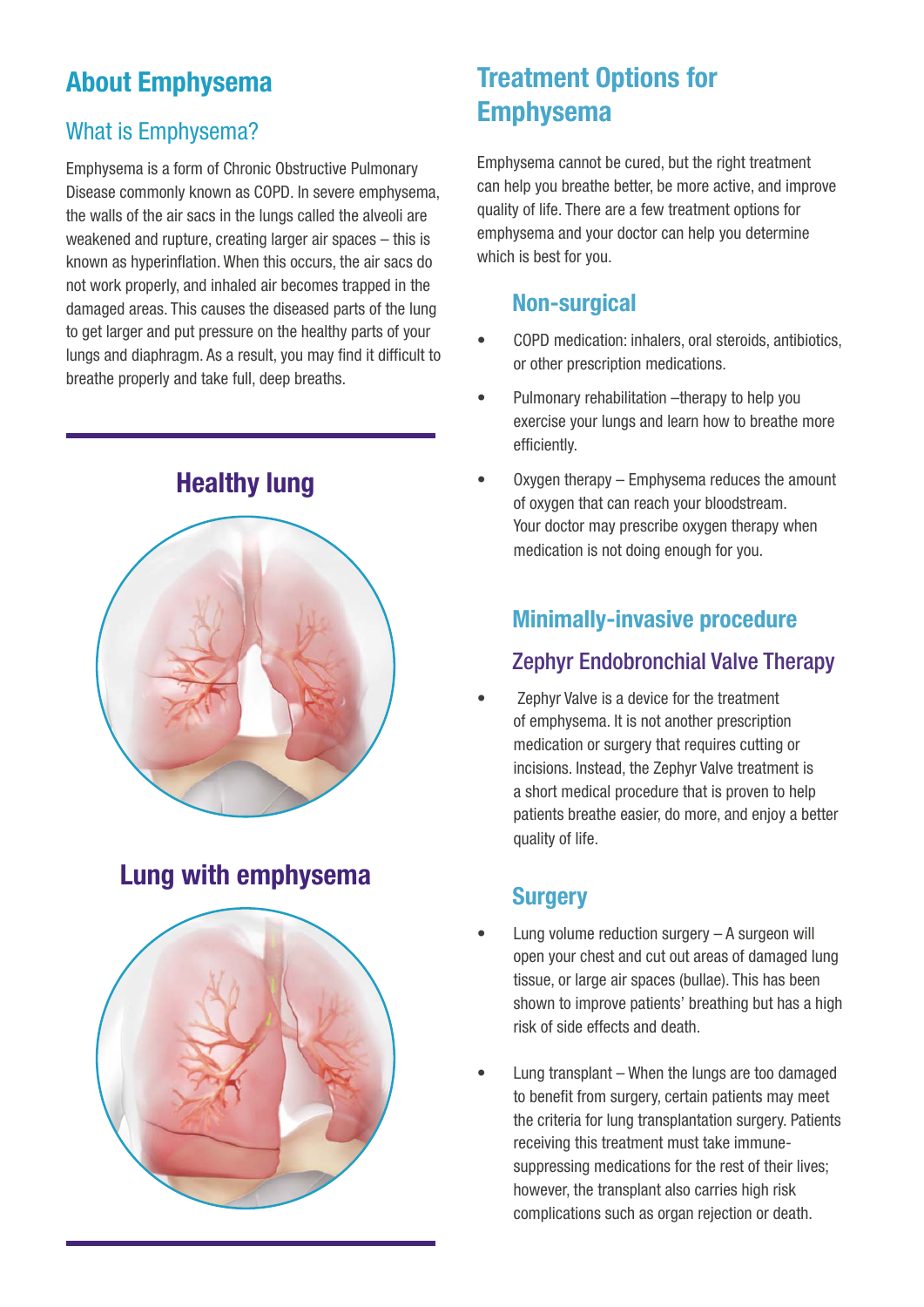# **Zephyr Valve Treatment**

Zephyr Valves are proven to help emphysema patients breathe easier, be more active, and enjoy a better quality of life<sup>1</sup>

Zephyr Valve treatment is not another medication or surgery that requires cutting or incisions. It is a procedure that places tiny valves in your airways which allow the healthier parts of your lungs to expand, thereby lifting pressure off the diaphragm and helping you breathe more easily.



## **Benefits**

In the LIBERATE pivotal clinical trial, at one-year, the patients who received the Zephyr Valve experienced the following benefits compared to patients on medications alone<sup>1</sup>.

- Breathe easier due to improved lung function
- Could do more exercise and walk farther
- Could do more daily life activities, such as walking, bathing, and gardening
- Enjoyed a better quality of life with more energy
- Felt more confident leaving their home

# **Risks**

Complications of the Zephyr Endobronchial Valve treatment can include but are not limited to pneumothorax, worsening of COPD symptoms, haemoptysis, pneumonia, dyspnoea and, in rare cases, death.

# **Who cannot have the Zephyr Valve treatment?**

You cannot have this treatment if you:

- Are unable to have a bronchoscopic procedure
- Have an active lung infection
- Have an allergy to Nitinol, nickel, titanium or silicone
- Have not stopped smoking
- An air pocket (bullae) that is greater than 1/3 of the size of the lung

# **Who is suitable for treatment?**

The Zephyr Valve is used to treat patients who have difficulty breathing in, caused by their severe emphysema.

If your doctor determines that you are a good candidate for the Zephyr Valve, you will be sent to a specialist to evaluate if you qualify for treatment.

Common tests to determine if you are suitable for Zephyr Valve treatment:

- Spirometry or pulmonary function tests (PFTs) are tests that measure your lung function. Parameters such as Residual Volume (RV) and Forced Expiratory Volume (FEV) will be taken as a measure of your condition.
- Scintigraphy or a perfusion scan can provide information about which part of your lung is most affected by the emphysema.
- X-ray and/or CT scans of the lungs will show the diseased part of the lung and the distribution of the emphysema which is important when planning the treatment.
- 6 Minute Walk Test is a measure of your stamina and shows how far you can walk in 6 minutes.